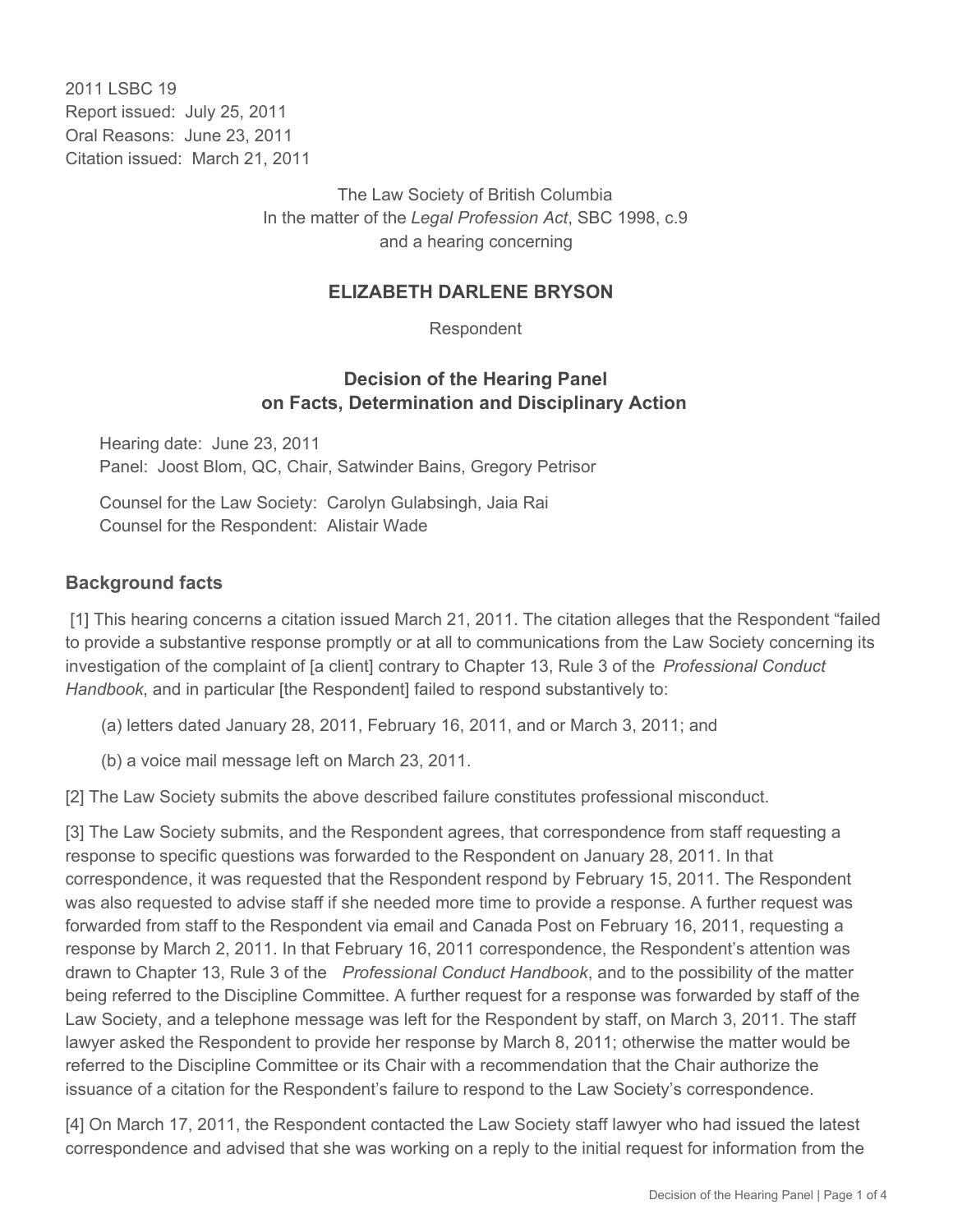Law Society. She sought advice from the staff lawyer as to whether or not the matter had been referred to the Discipline Committee.

[5] Subsequently, the citation was issued, and the matter was set for hearing. Counsel for the Respondent advised this Panel that, on June 22, 2011, the Respondent provided her written response to the questions initially asked by the Law Society. Counsel for the Respondent advised the Panel that, in his view, the response is thorough and comprehensive. Counsel for the Law Society advised that there had been no opportunity for a Professional Conduct staff lawyer to review that response, and accordingly Law Society counsel could not advise if it was agreed that the Respondent's response was satisfactory.

[6] As stated, the Respondent did not take issue with the allegations made by the Law Society, and admitted to her conduct as described by Law Society counsel. The Respondent did not oppose the Law Society's submission that her conduct constitutes professional misconduct.

## **Determination**

[7] The burden of proof is upon the Law Society to prove on a balance of probabilities that the Respondent's conduct is a marked departure from the conduct the Law Society expects of its members and that the Respondent's conduct is culpable, as set out in *Law Society of BC v. Martin*, 2005 LSBC 16 and *Re: Lawyer 10*, 2010 LSBC 02.

[8] Chapter 13, Rule 3 of the *Professional Conduct Handbook* reads in part as follows:

A lawyer must:

- (a) reply promptly to any communication from the Law Society;
- (b) provide documents as required to the Law Society;
- (c) not improperly obstruct or delay Law Society investigations, audits and inquiries; …

# Disciplinary Action

[9] Counsel for the Law Society submitted that the appropriate disciplinary action is a fine of \$2,000, to be paid by the Respondent by April 30, 2012. Counsel for the Respondent suggested that a reprimand is a sufficient disciplinary action in this instance.

[10] Counsel were able to refer the Panel to two decisions of the Law Society in which a reprimand against the Respondent was ordered for failing to respond to the Law Society in the course of an investigation. Those decisions are *Law Society of BC v. Le Beau*, 2010 LSBC 12 and *Law Society of BC v. Racette*, 2006 LSBC 29. In each of those cases, the hearing panel accepted a reprimand as an appropriate penalty, but in each of those cases, the panel explicitly referred to the fact that the Respondent had ceased practising, and stated in each case that, if the Respondent were still practising, a more severe penalty would be appropriate.

[11] Counsel for the Law Society submitted that suspensions had been imposed for failure to respond to the Law Society only where the Respondent has faced multiple allegations, of which failure to respond is only one, or there had been repeated occurrences of a failure to respond. Counsel for the Law Society and counsel for the Respondent agreed a suspension is not appropriate in this case.

[12] It is the view of this Panel that a reprimand falls outside of the range of penalties established by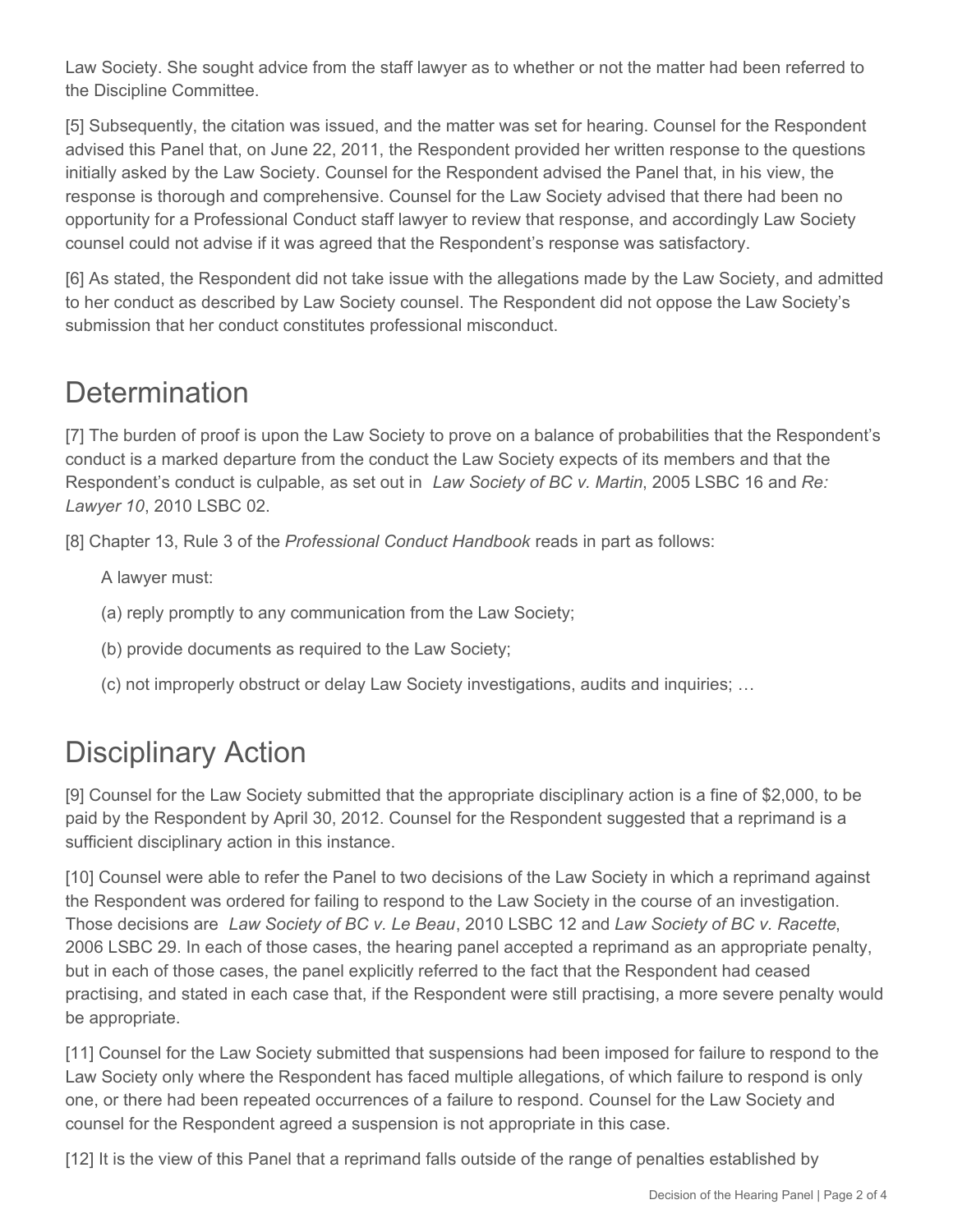decisions which are based on facts reasonably similar to those in this case. Cases cited by counsel and considered by this Panel are *Law Society of BC v. Currie*, 2008 LSBC 21, *Law Society of BC v. Tak*, 2009 LSBC 25, *Law Society of BC v. Cuddeford*, 2010 LSBC 11, *Law Society of BC v. Marcotte*, 2010 LSBC 18, and *Law Society of BC v. Payne*, 2010 LSBC 28.

[13] The fines in those cases cited range from \$1,500 to \$4,000.

[14] We note, in the *Law Society of BC v. Tak* decision, at paragraph 35, the hearing panel considered the failure of the Respondent to provide a response even on the day of hearing to be an aggravating factor, and in that case imposed a fine of \$2,000.

[15] In reviewing the authorities cited by counsel, this Panel has considered the following factors:

(a) The Respondent is apparently of good character. She has been a member of the Law Society of British Columbia since 1990, and has no disciplinary record. She has contributed significantly to the profession and the public, through her work with the Canadian Bar Association, and other organizations;

(b) The Respondent's misconduct in this case does not appear to have given her any benefit;

(c) The Respondent, through her admissions and through the submissions of counsel, has acknowledged her misconduct; and

(d) Although she has done so at almost the last possible moment, the Respondent has provided a substantive response to the request for information originally made by the Law Society staff lawyer. At this time, it is impossible to determine if the Respondent's response is satisfactory to the Law Society. Accordingly, we were asked to order that the Respondent provide her substantive response by a date certain, in case her response is inadequate. We are of the view that the requirement for a further response from the Respondent, if necessary, is appropriate, but any time frame for the providing of that response should be triggered by an actual request for further information from the Law Society.

[16] In consideration of the factors listed above, including the Respondent's providing a response, albeit extremely late, this Panel is of the view that a fine in the amount of \$1,000 is appropriate.

[17] Both counsel for the Law Society and counsel for the Respondent agreed that any amounts payable by the Respondent should be payable by April 2012.

### **COSTS**

[18] Counsel for the Law Society submitted that costs in the amount of \$1,500, which includes approximately 25 percent of counsel fees actually incurred, are appropriate. Law Society counsel acknowledged that, as a percentage of the actual costs incurred, the amount sought is lower than the percentage normally sought, but made allowance for her own limits of experience and what may have, in the end, been more time than usual spent on preparation. Counsel for the Respondent did not express any disagreement with the amount of costs sought.

[19] The amount of costs sought by the Law Society is not disputed and, more importantly, is reasonable, and there is no reason for the Panel to award any amount other that the amount sought and agreed to. Accordingly, the Respondent is ordered to pay costs to the Law Society in the amount of \$1,500 by April 30, 2012.

### **ORDER**